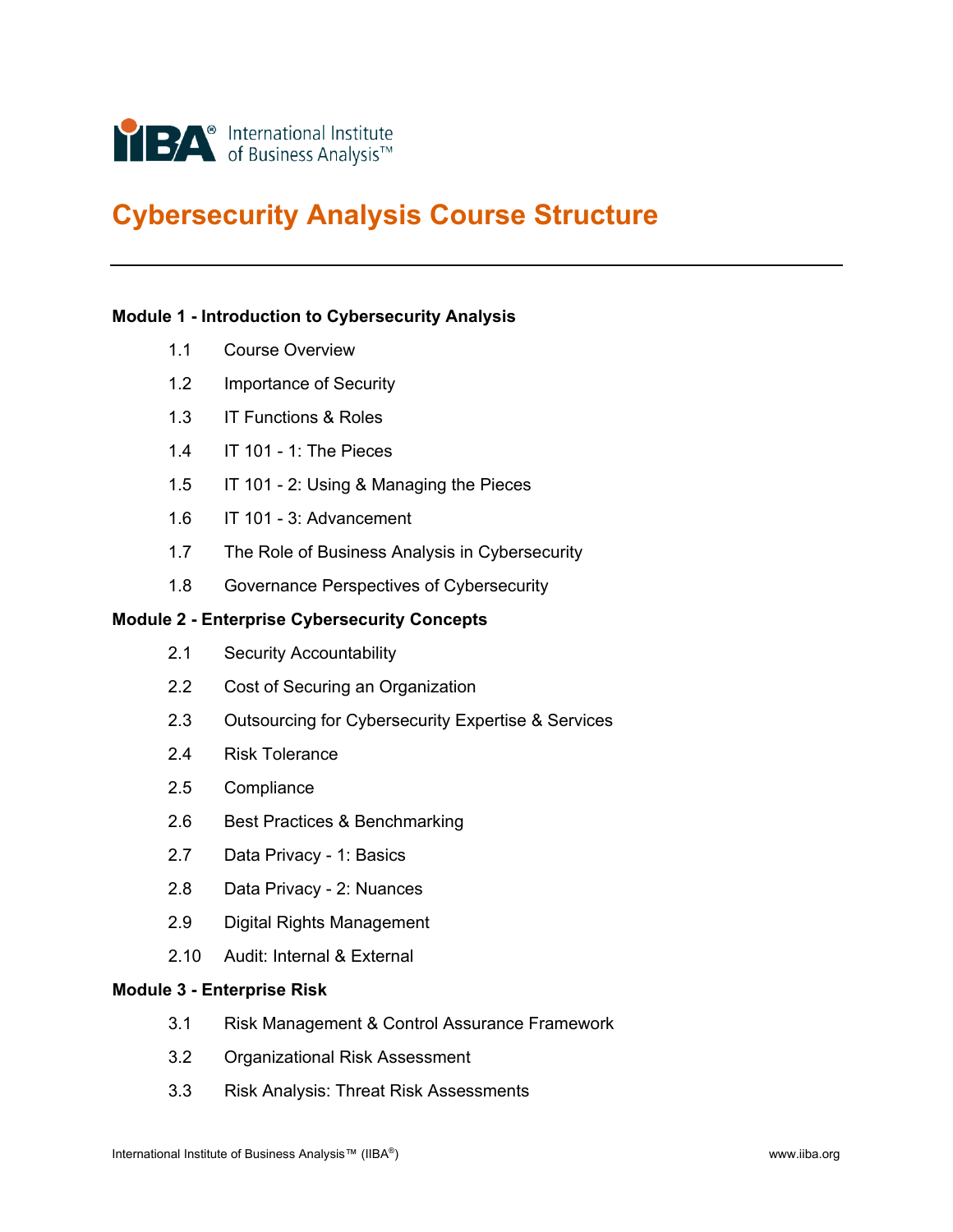- 3.4 Risk Analysis: Vulnerability Assessments
- 3.5 Business Case Development
- 3.6 Disaster Recovery & Business Continuity

#### **Module 4 - Cybersecurity Risks and Controls**

- 4.1 Understanding Security Controls & IT RIsk -1
- 4.2 Understanding Security Controls -2
- 4.3 CIA Triad
- 4.4 Applying Controls
- 4.5 Cybersecurity Threats 1
- 4.6 Cybersecurity Threats 2
- 4.7 Cybersecurity Vulnerabilities 1
- 4.8 Cybersecurity Vulnerabilities 2
- 4.9 Adverse Impacts
- 4.10 Risks & Controls: Putting it all Together

#### **Module 5 - Securing the Layers**

- 5.1 Physical Security
- 5.2 Endpoint Security
- 5.3 Network Security: Security Architecture
- 5.4 Network Security: Firewalls
- 5.5 Network Security: Anti-Virus/Anti-Malware
- 5.6 Network Security: Segregation
- 5.7 System Security: Servers
- 5.8 Platform Security
- 5.9 Product Security: Threat Models
- 5.10 Product Security: Embedded Systems
- 5.11 Product Security: Internet of Things

#### **Module 6 - Data Security**

- 6.1 Data Security At Rest: Information Classification & Categorization
- 6.2 Data Security In Transit: Encryption & Keys
- 6.3 Data Security In Transit: SSL/TLS